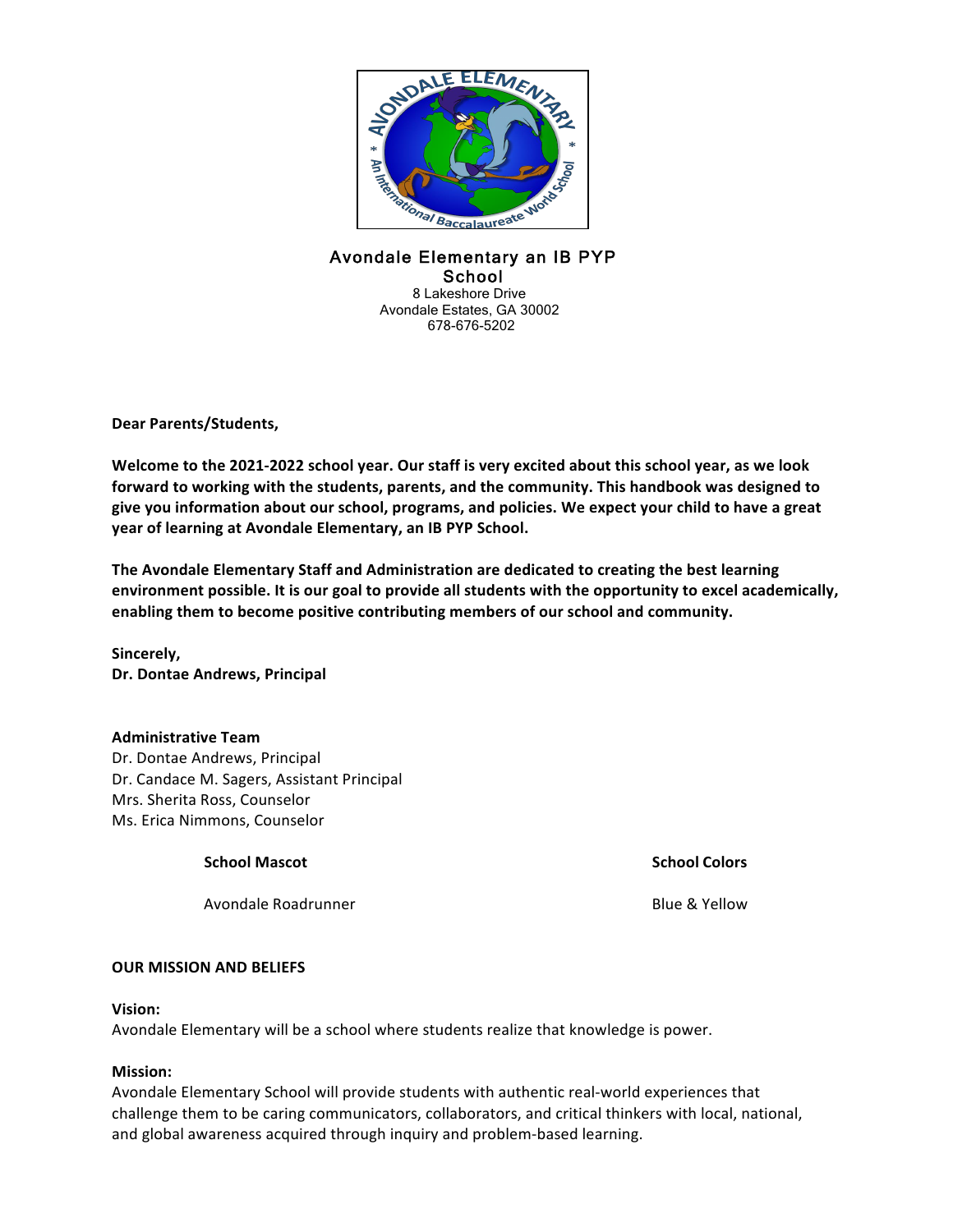## **Beliefs:**

1. We believe the focal point for the school is student learning.

2. We believe a safe and physically comfortable environment promotes student learning.

3. We believe students learn best when they are actively engaged in the learning process.

4. We believe students learn to make appropriate decisions given a supportive and challenging learning environment.

5. We believe students need to apply their learning in meaningful contexts.

6. We believe understanding the existing cultural diversity in our school can increase students' acceptance of their peers.

7. We believe a student's self-esteem is enhanced by positive relationships and mutual respect among students and staff.

# **AVONDALE ELEMENTARY SCHOOL EXPECTATIONS**

1. The right of the individual student to learn will be protected at all times. Any student behavior, which interferes with this right, will be subject to appropriate disciplinary action as outlined in the DeKalb County School's Student Handbook.

2. All students must adhere to the mandatory school uniform each day. Sagging pants, halter tops, spaghetti straps, low cut shirts, clothing with profane, negative, or derogative statements, shorts and skirts more than four inches above the knee and open-toe shoes, are not permissable.

# **SCHOOL-WIDE ESSENTIAL AGREEMENTS**

Avondale is a "No Place for Hate School" Bullying will not be tolerated.

Halls

- Hands by your side
- Walk in a line
- Walk on the right side
- Move at a safe pace
- Respect all hallway displays

Restrooms

- Go, Flush, Wash
- Respect privacy
- Use soap/paper towels wisely
- Keep bathrooms clean
- Return to class promptly

Cafeteria

- Enter and exit quietly
- Follow Directions
- Stay in your seat
- Keep area clean
- Keep food in the cafeteria

Arrival & Dismissal

- Remove hats/hoods
- Use kind words
- Move at a safe pace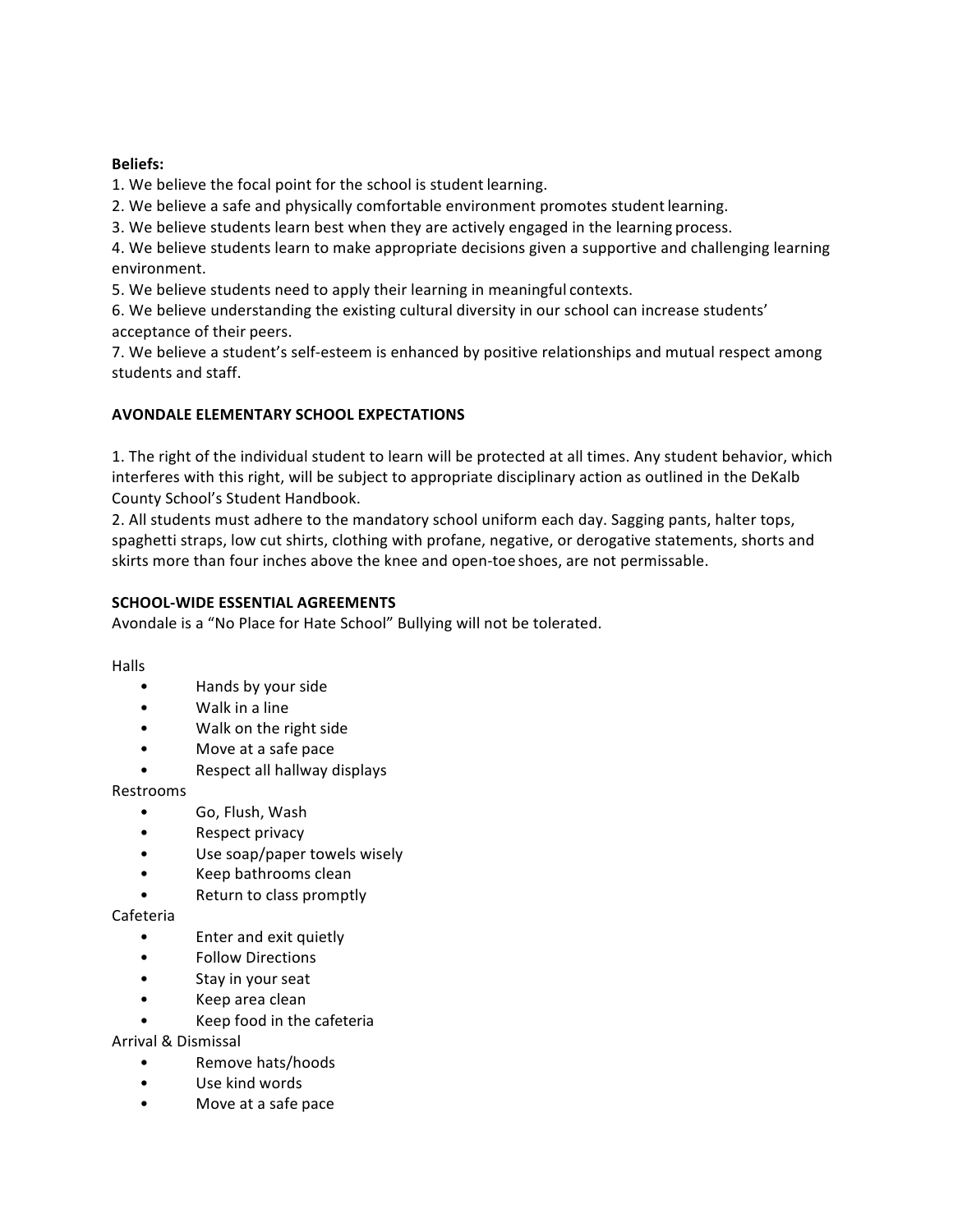- Maintain personal space
- Follow directions

# **Mandatory School Uniforms**

# *ONE'S DRESS REFLECTS ONE'S ATTITUDE*

# \*\*\*All students are required to come dressed daily in the school uniform. All students must come with their shirts tucked in their skirts or pants, pants pulled up and wear a belt.

Solid White, Solid Yellow, Solid Light or Solid Dark Blue Polo Style Shirts (Collared) Blue or Khaki Pants, Skorts, Skirts, or Jumpers Solid White, Yellow, Light Blue or Navy Blue Sweaters

No jeans. No t-shirts. No multi-colored or bright socks or leggings. No sweatshirts. No open-toe shoes. No light-up tennis shoes. Dark tennis shoes or other dark closed-toe shoes are allowed. Students **must wear socks. \*\*\***

- Shirt tails **must** be tucked inside skirts and pants.
- The waist of the trousers should be securely fastened so that they do not drop below the hips.
- Students are not to wear cut-offs, see-through apparel, midriff-type apparel, headbands, or any other article of clothing that would create a distraction.
- No undershirts are to be worn as outerwear.
- Clothing shall not display lettering or numerical figures which carry a connotation of immorality, vulgarity or obscenity, or alcoholic beverages.
- Caps, hats, head rags, bandanas, etc. are not to be worn inside the building.
- Shorts and skirts of reasonable length may be worn.
- No flip-flops, thong shoes, open-toe sandals, or wheeled shoes are allowed.

\*\*\*Students who do not dress appropriately will be required to return home to change clothes. Parents will be called if the student arrives inappropriately dressed, and out of uniform. \*\*\*

3. Students are not to bring personal pencil sharpeners, mechanical pencils, radios, electronic games, laser pointers, basketballs, footballs, bats, skateboards, or any other recreational items or equipment to school. All toys and "toy-like" objects must be left at home, including handheld video games, CD players, trading cards, etc. Such items are frequently distracting to the instructional program. Cell phones are permitted, but may not be turned on or used during the school day and must stay in their bookbag. The school will not be responsible for any item brought to school and misplaced. Any items confiscated will be returned to parents only. Items may be picked up from the office. All items left at the end of the school year will be given to charitable organizations.

4. Students are not to bring candy, gum, drinks, or junk food to school to sell or consume. If students are selling or buying from other students, or consuming candy, gum, drinks, or junk food, he/she could be disciplined and the items will be confiscated and not returned.

5. Bullying will not be permitted. Please review the DeKalb School Code of Conduct brochure as it relates to bullying.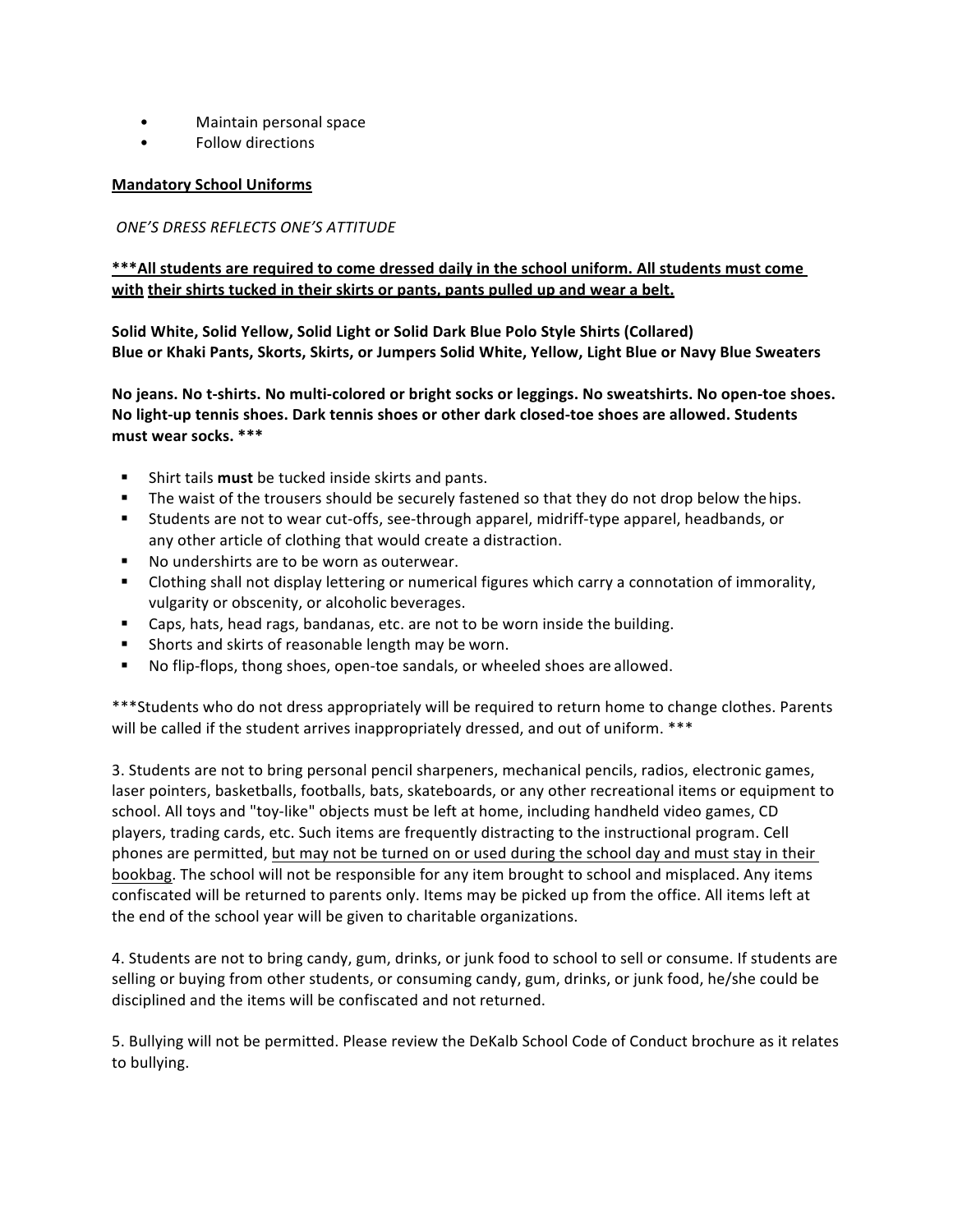# **SCHOOL HOURS, ABSENCES, AND EARLY DISMISSAL**

Regular school hours are 7:35 a.m. to 2:15 p.m. Children should not arrive at school before 7:00 a.m. Students will report to class beginning at 7:25 a.m. Students are expected to attend school and be on time every day. Study hall in the cafeteria, media center, Spanish Room, computer labs, or other designated room is required for all students from 7:15-7:25 a.m.

## Tardies:

**Students** who arrive after the morning announcements, which ends at 7:45 a.m. are considered late. All students coming late must report to the office with parent/guardian and receive a tardy pass before going to class. Students who are chronically late will be referred to the counselor and school social worker.

## Absences:

Parents must provide the school upon arrival with a written excuse notice when their child has been absent. It is the responsibility of the student and parent to make arrangements with all teachers to make up missed assignments. The classroom teacher will allow children to make up work when absent only if it is a legal absence.

Legal absences as approved by the State and County are:

- Personal illness
- Death in the immediate family
- Religious holidays
- Instances where attendance would be hazardous (weather)
- Serving as a page in the General Assembly

Excessive absences contribute to low academic performance and will be reported to the appropriate agencies. Therefore, it is imperative that your child is present every day. Parents can make a difference in these areas of concern by working in conjunction with the school.

## Student Attendance due to COVID-19:

Students who provide written documentation from their healthcare provider advising them to refrain from attending school due to the coronavirus (COVID-19) will be fully accommodated in accordance with Board Policy JB. Families of these students should coordinate with their school's administration for additional guidance. For all other students, normal school attendance policies remain in effect.

## Early Dismissal:

If a student is to leave the building before 2:15 p.m., a parent or guardian must sign the child out in the office. Parents will not be allowed to check out students after 1:45 p.m. due to the dismissal and safety protocols. The school must have permission in writing before we can release a student to **anyone other than a parent or legal guardian.** Proof of identification will be asked for by the office staff. Please limit frequent changes to emergency contact situations due to the disruption of learning. Students reporting to school after being absent must present a valid written excuse signed by his/her parent or guardian. This excuse should state the reason for the absence and the date.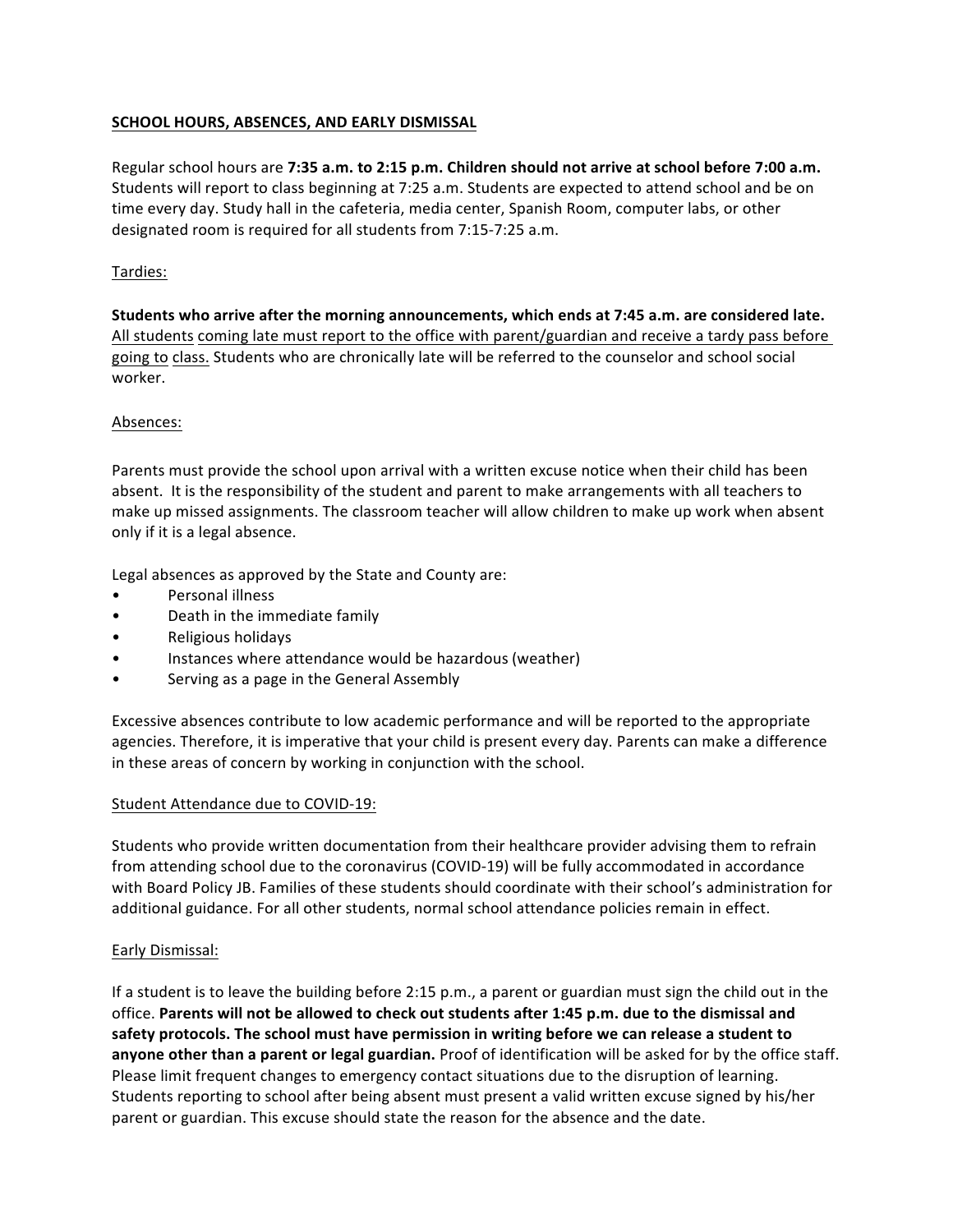# **SCHOOL POLICIES AND PROCEDURES**

# **ACADEMIC RECOGNITION**

Students who demonstrate above-average academic performance will be honored by being added to the Honor Roll or the Principal's List. To be included on the Honor Roll, a student must make all A's, B's, or S's in all academic areas. To be included on the Principal's List, a student must earn all A's, S's.

Students will have many additional opportunities to receive recognition, such as:

- Awards in Academic Areas
- Most Improved
- Book It / 600 Minute Club
- Perfect Attendance
- DeKalb Board Scholars
- § Citizenship
- Student of the Month
- President's Award
- Rising Scholar
- § Kindergarten Award
- Extracurricular Awards
- PBIS Recognition
- IB Awards

# **HOME/SCHOOL CONNECTION**

Each grade level uses ClassDojo as a communication tool for the home to classroom connection. Parents are to respond to all teacher communications. Students are expected to use their agenda to record all classwork and homework each day and place a checkmark by the assignment when completed.

Monitoring student progress is essential for both teachers and parents. Essential school documents and information will be electronically emailed to parents and graded student work will be sent home via courier on Thursdays. The school courier should be signed and returned on Friday.

Parents are strongly encouraged to sign up and use Campus Portal to monitor their child's instructional progress and attendance. Also, parents can use Campus Portal for communication with teachers.

PTA Meetings, Curriculum Night, Title I Parent "Make It, Take It Night", and Title I Parent-Teacher Conference Nights are held for the benefit of parents. Georgia Performance of Excellence in Reading, English, Language Arts, Math, Science, and Social Studies are presented with indicators for success.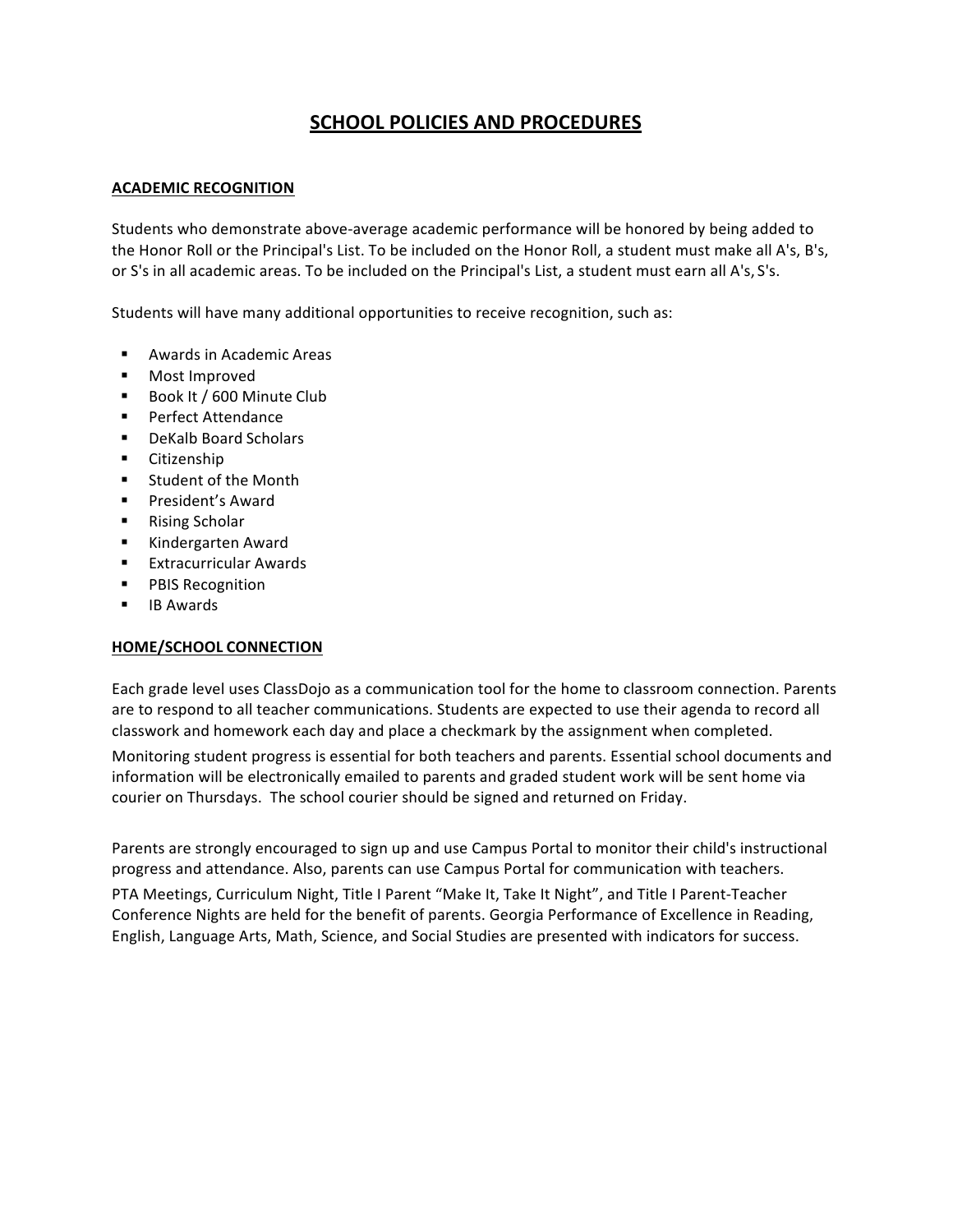#### **CONFERENCES**

Parent-teacher conferences are always welcome and should be pre-arranged. The teacher, parent, or administrators may initiate conferences. Standard conferences are held on Parent-Teacher Conference Evenings or before and after school. However, Monday afternoons are reserved for faculty/staff Professional Development meetings.

Parents and teachers need to establish a cooperative relationship, which is favorable to a child's progress. At such conferences, the teacher and parents may review the child's learning experiences and explore ways to improve them. **The hallway or classroom in the presence of students is not** appropriate for conferences during school hours. Teachers have been instructed not to have meetings in the presence of students because of instructional time limitations, supervision responsibilities, and confidentiality issues.

#### **Parent-Teacher Conference Dates: Time: 3:30 pm-5:30 pm**

September 14, 2021 November 30, 2021 February 15, 2022 March 31, 2022

#### **COMPUTERS, LAPTOPS, and TABLETS**

The DeKalb County School District maintains sole ownership of all devices. Each student will receive a device to support learning. At the end of the school year all devices must be returnd to the school and will be reissued during the first weeks of the school the following school year. Parents and students will be responsible for the care and safety of the device. Parent/Student Agreements will be required before devices are issued.

If a device is lost, damaged, or stolen, the student or parent/guardian should immediately notify the designated staff member or school administration. The school will require a police report for stolen device. The parent is responsible for the replacement of a lost, damaged, or stolen device or charger. Device or equipment can be purchased using the following approved DCSD site at https://appserver.virtucom.com/bga/dekalbaccessory.aspx.

Finally an overall description of the Digital Dreamer Program can be found at https://www.dekalbschoolsga.org/digital-dreamers/.

#### **DISCIPLINE BROCHURE**

Each student will receive a Student Rights and Responsibilities booklet, which outlines the District's policies and procedures on student conduct. Please take time and become familiar with this book. It describes the due process in various situations throughout the school setting. Failure to adhere to these guidelines will result in disciplinary actions. The parent must sign and return the 2020-2021 Parent/Guardian Signature Page within three days to entering school.

#### **DISMISSAL**

Students will be sent home according to the arrangements specified at the beginning of the school year unless parents send a note that morning indicating a change. Please refrain from contacting the school 30 minutes before dismissal at 2:15 p.m. to indicate a change in how your child will go home. Dismissal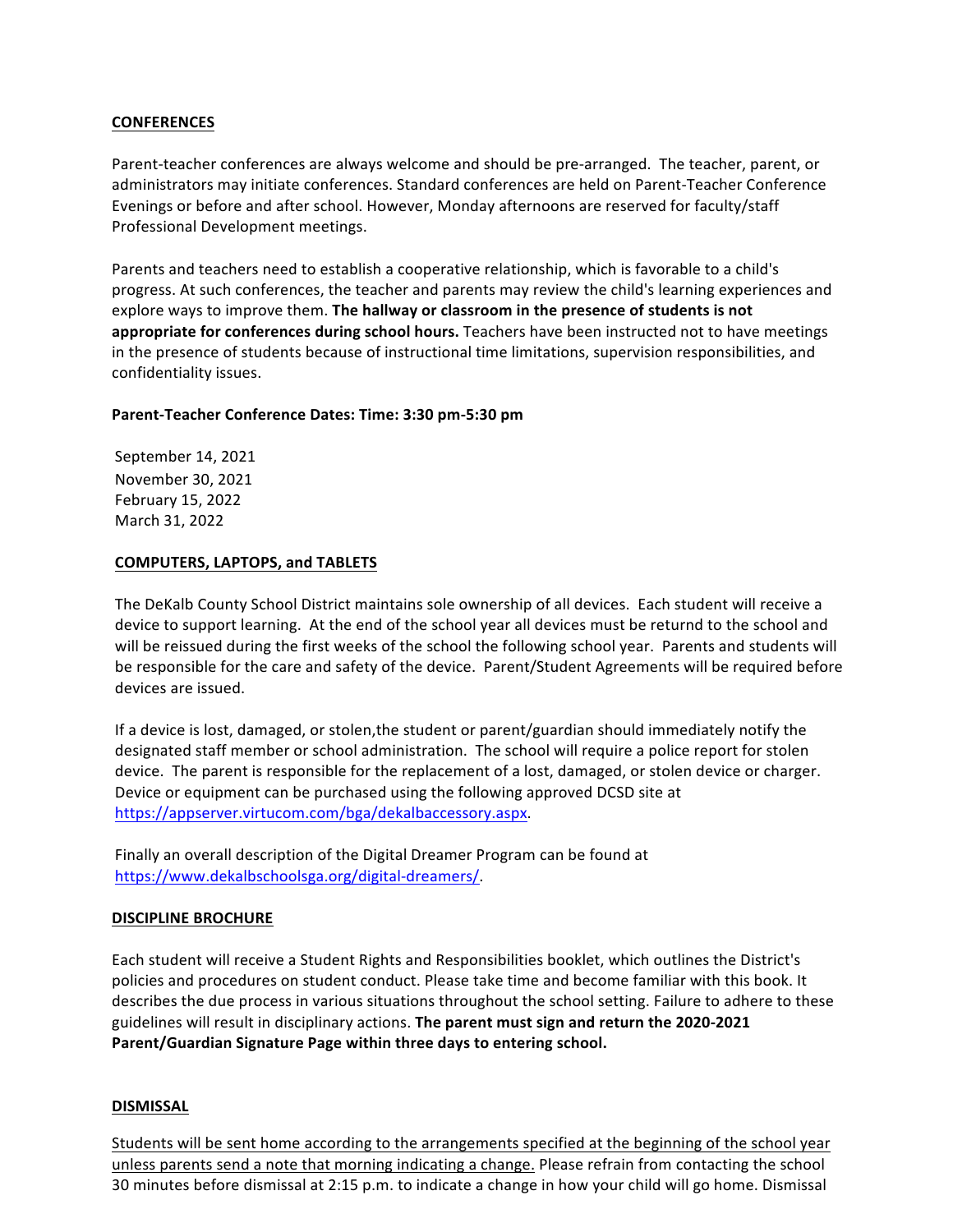is a very busy time of the day for the front office and the school as we prepare to send students home safely.

Proper supervision of all students is required at all times; therefore, all students must be picked up by **2:45** p.m. If services are needed for before and after school care, please contact the daycare center of your choice. Avondale Elementary provides an after-school extended day program for a weekly cost of \$60/student. The after-school extended day program hours are Monday-Friday, 2:30-6:00 p.m.

# **EMERGENCY INFORMATION: FIRE, BOMB, INTRUDER AND TORNADO DRILLS**

Every precaution is taken to ensure the safety of students during school hours. Periodic fire, tornado, and other safety drills are executed to make sure students learn the proper way to adhere to all guidelines and procedures. In the event of extreme weather conditions, a weather alert radio is located in the main office and is in operation 24 hours daily. Furthermore, the school will also receive guidance from the Office of the Superintendent. It is not necessary for parents to call the school and provide us with a weather alert. Parents are invited to read the Safe School Initiative Plan for the school.

# **FIELD TRIPS**

Field trips are a part of the instructional program. Permission slips to go on these trips are given to parents to sign. Parents will always be notified in advance of all trips. Parents are encouraged to attend field trips. On DeKalb County funded trips, such as Fernbank, parents will have to provide their transportation.

## **HOMEWORK ASSIGNMENTS**

Homework will be given to students in grades Pre-K-5. Homework is mandatory and represents 5% of the grade. The homework will be appropriate for each level. The purposes of homework include:

- 1. Reinforcing skills and concepts introduced
- 2. Providing an opportunity for drill and practice of skills
- 3. Building study habits
- 4. Practicing reading, writing, and math skills
- 5. Teaching the student that he/she shares in the responsibility for his/her education
- 6. Providing an opportunity for parental involvement

Homework may be given Monday through Thursday. Specific assignments may be provided over the weekend. Of course, long-range assignments can be worked on at any time. If particular assignments are complete, it is suggested that parents continue a study time by doing one or more of the following:

1. Check over the calendar, point out upcoming long-range assignments, and begin preparation work. 

2. Check over assignment sheets and papers to review with your child the concepts covered (this includes graded assignments).

3. Read together daily with and to your child.

4. Review weekly spelling words.

Specific expectations as to the amount of time for homework vary from level to level due to the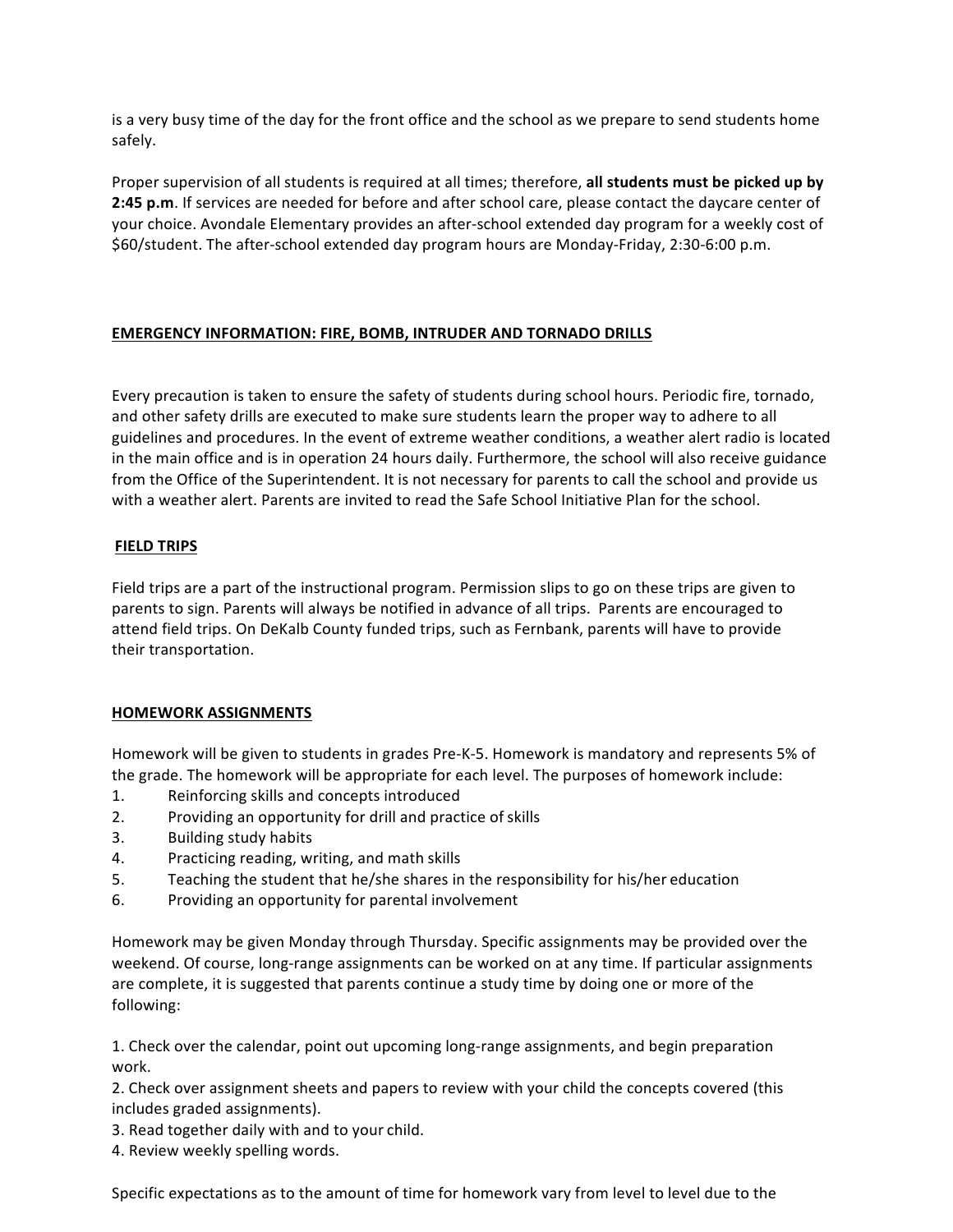maturity of the students.

Students should start the first day of school with the following EXCELLENT study habits:

- 1. Plan a nightly study time.
- 2. Study in a quiet place without distractions using a table or desk.
- 3. Start your study time with all needed materials and books.
- 4. Complete written work or do the assignments that are the most difficult first.
- 5. Take a break between subjects.
- 6. Review daily assignments that are completed.
- 7. Organize all materials and assignments to be brought to school the night before.
- 8. Get a good night's rest and eat a good breakfast.

# **Set your goals for grades and conduct**

#### **IMPORTANT PHONE NUMBERS AND ADDRESSES**

DeKalb County School System Web Site:

- \*\*\*\*\*www.dekalbschoolsga.org\*\*\*\*\*
- Avondale Elementary Web Site:
- \*\*\*\*\* www.avondalees.dekalb.k12.ga.us
- \*\*\*\*\*www.avondaleelementary.org

Transportation Department (678) 676-1333 or (678) 676-1305 Avondale Elementary School (678) 676-5202 Avondale Elementary Cafeteria (678) 676-5228 Avondale Elementary Clinic (678)676-5207 DeKalb County School System District Office 1701 Mountain Industrial Blvd. Stone Mountain, GA 30083 (678) 676-1200

Regional School Superintendent Trenton Arnold 678-676-0671

School Board Members:

Mrs. Deirdre Pierce - District 3 Representative

## **INCLEMENT WEATHER**

Parents are requested to listen to radio and television stations concerning the emergency operation of the school system. When severe weather creates hazardous conditions, the daily school schedule may be modified. If in a parent's judgment, weather conditions represent a threat to the child's safety, the parent will keep the child at home. Parents can also stay informed by downloading the free DeKalb County School District app on iTunes or Google Play.

## **INTERRUPTIONS OF CLASSES**

The instructional environment in the school is critical, and safety is paramount. Therefore before going anywhere in the building, report to the office to sign in and get a visitor's badge. Furthermore, please report to the office if you need your child or if you wish to leave a message. Parents should not interrupt instruction by taking the teacher away from duty between 7:35 a.m. and 2:45 p.m. Students cannot be called to the telephone or use their cell phone during the school day. In extreme emergencies, please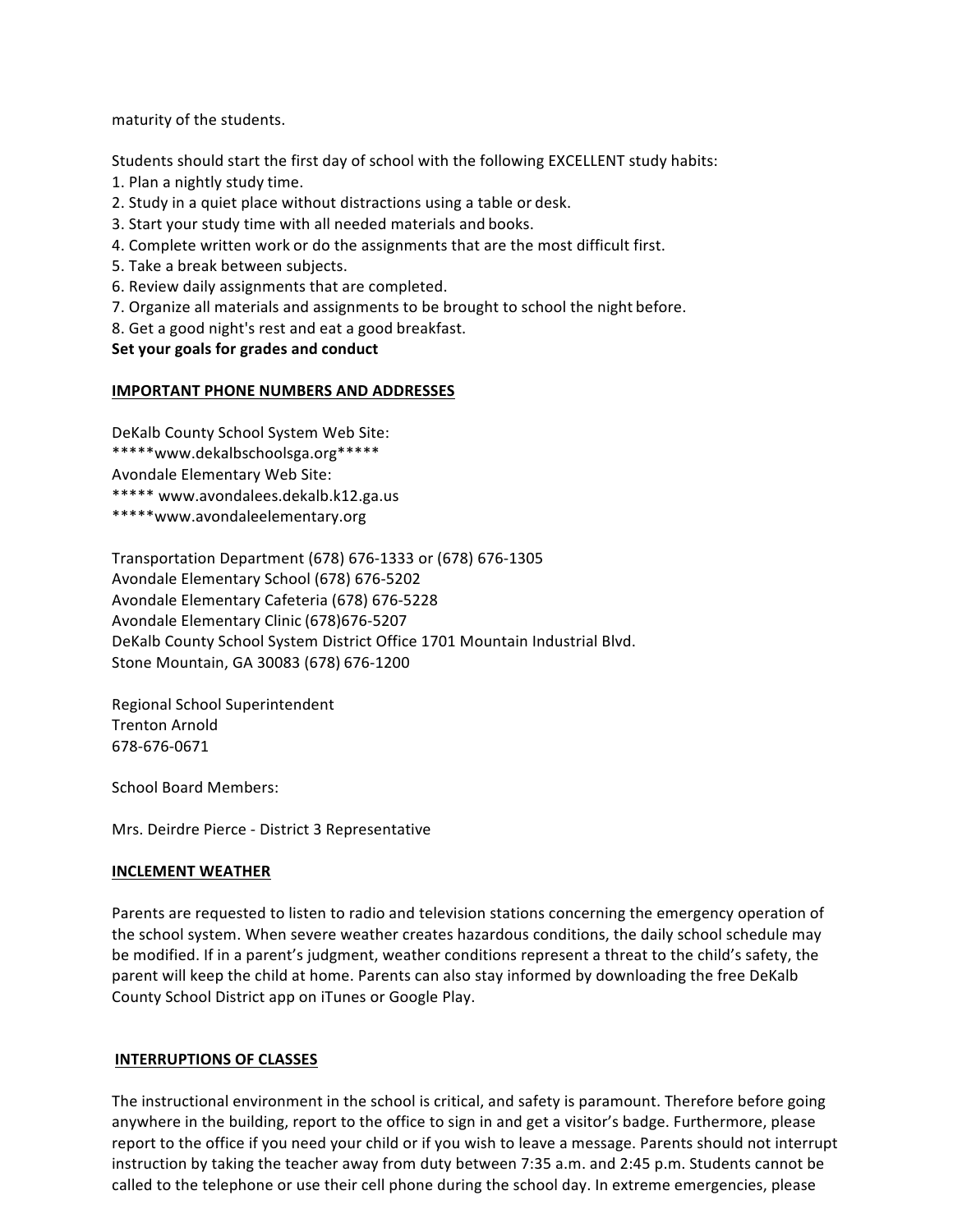contact the front office at 678-676-5202 for assistance.

#### **LIBRARY MEDIA CENTER**

Available resources in our Library Media Center include: Student and parent collections Internet access Access to DeKalb Co. Public Library catalog Reference aids available in print and CD-ROM

#### **LOST AND FOUND**

Any articles of clothing or books lost at school are taken to the LOST AND FOUND. All unclaimed items of clothing are given to a charitable organization in December and at the end of the year (May). All students are urged to label all personal possessions clearly. Any lost textbooks are placed in the main office.

#### **LUNCHROOM**

The school operates a lunchroom where children are given well-planned, hot lunches and breakfast. Breakfast is served from 7:00-7:30 a.m.

#### **LUNCH AND BREAKFAST COST**

Breakfast and Lunch are free for all students due to Title I status Student lunch \$Free Student breakfast \$Free Adult lunch \$3.60 Adult breakfast \$2.10 Extra milk .60

#### **LUNCHROOM RULES**

- 1. No carbonated drinks, candy, or sunflower seeds allowed at school.
- 2. Students are expected to follow the Essential Agreements in the lunchroom.
- 3. Food from "Fast Food" restaurants is not allowed.

#### LACTOSE INTOLERANCE

A physician's statement must support a dietary request for Lactose Intolerance and should be signed by a recognized medical authority. School Nutrition Managers must keep the documentation for audit and review.

#### **MAINTAINING CLEANLINESS IN THE SCHOOL BUILDING**

Students are expected to cooperate in maintaining cleanliness in the classrooms, lunchrooms, corridors, restrooms, and on the playground. Furthermore, students must exercise proper care in the use of school furniture and equipment. A student will be expected to make financial restitution for the deliberate destruction of school property.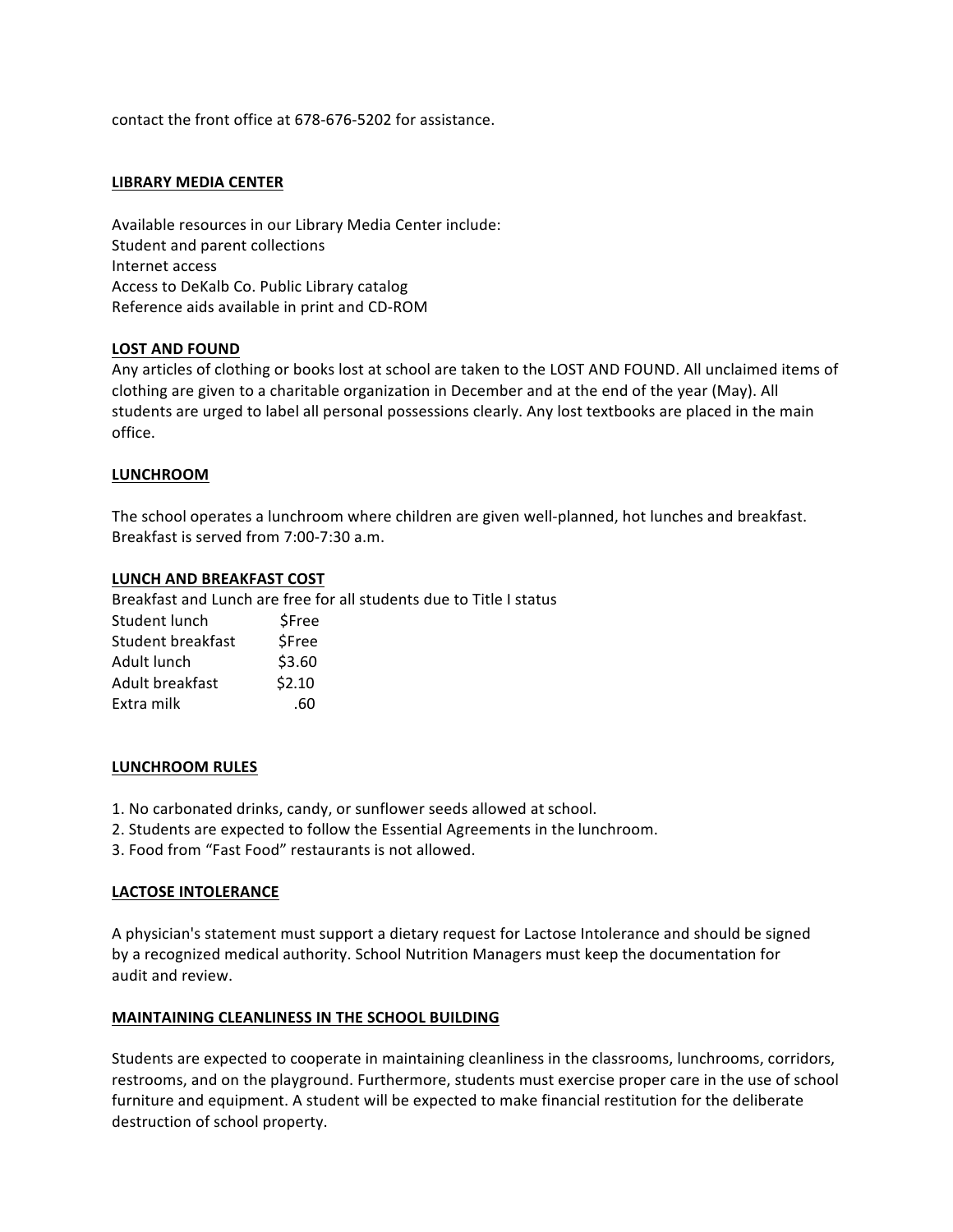#### **MEDICATION**

Medicines will be given to students only after medical forms have been filled out by the parent and doctor. The forms may be obtained from the secretary or school nurse. Medicines must be kept under lock & key and given only by the principal or his designees. The pharmacy must clearly label medicine containers. Other medications not prescribed by a doctor should be provided on a schedule outside of school hours.

## **PTA (Parent / Teacher Association)**

The Parent / Teacher Association is an integral part of our school community. It represents the partnership between the school and the home on behalf of our boys and girls. In addition to fund-raising activities, many excellent programs and activities are sponsored by the PTA. All parents should join the PTA. Membership is \$10.00 for each member. The PTA will accept membership throughout the school year. Volunteers are needed, and parents should volunteer 10 hours annually to the school. Parents can volunteer to assist in the classroom, media center, and in the many PTA functions. Parents may contribute to the beautification of building and grounds, classroom projects, cultural arts, library, music, art, PE, or technology fund. Avondale Elementary PTA officers may be reached using the PTA website.

## **PTA Dates**

August 26, 2021 (Curriculum Night) December 9, 2021 February 10, 2022 April 28, 2022

## **PARENT PARTICIPATION**

Volunteers are needed to assist with a variety of school activities, i.e., reading & math activities, media center, copying, making learning center games, working in the garden and around the school grounds, etc. If you would like to volunteer, please contact the school at (678) 676-5202. Your input and assistance are essential and valued! All parents must commit to volunteering at least 5 hours per semester. For school security purposes, all volunteers are requested to sign in and out each time they come. Volunteers will receive a volunteer pass when signing in. There are many opportunities available for volunteers, so don't hesitate to become involved.

## **PARENT MEETINGS**

Avondale Elementary School will be hosting several parenting meetings to enhance parents' knowledge of how they can adequately support their children at home and throughout the year. The meetings are designed as an open forum where parents can freely discuss issues of concern, and participating members of the group work collaboratively to assist in solving problems or providing insight. Parents are strongly encouraged to attend.

#### **REPORTS TO PARENTS**

Avondale will follow the progress report and report card guidelines as designated by DeKalb County School System. All teachers will send home written communication concerning academic and behavior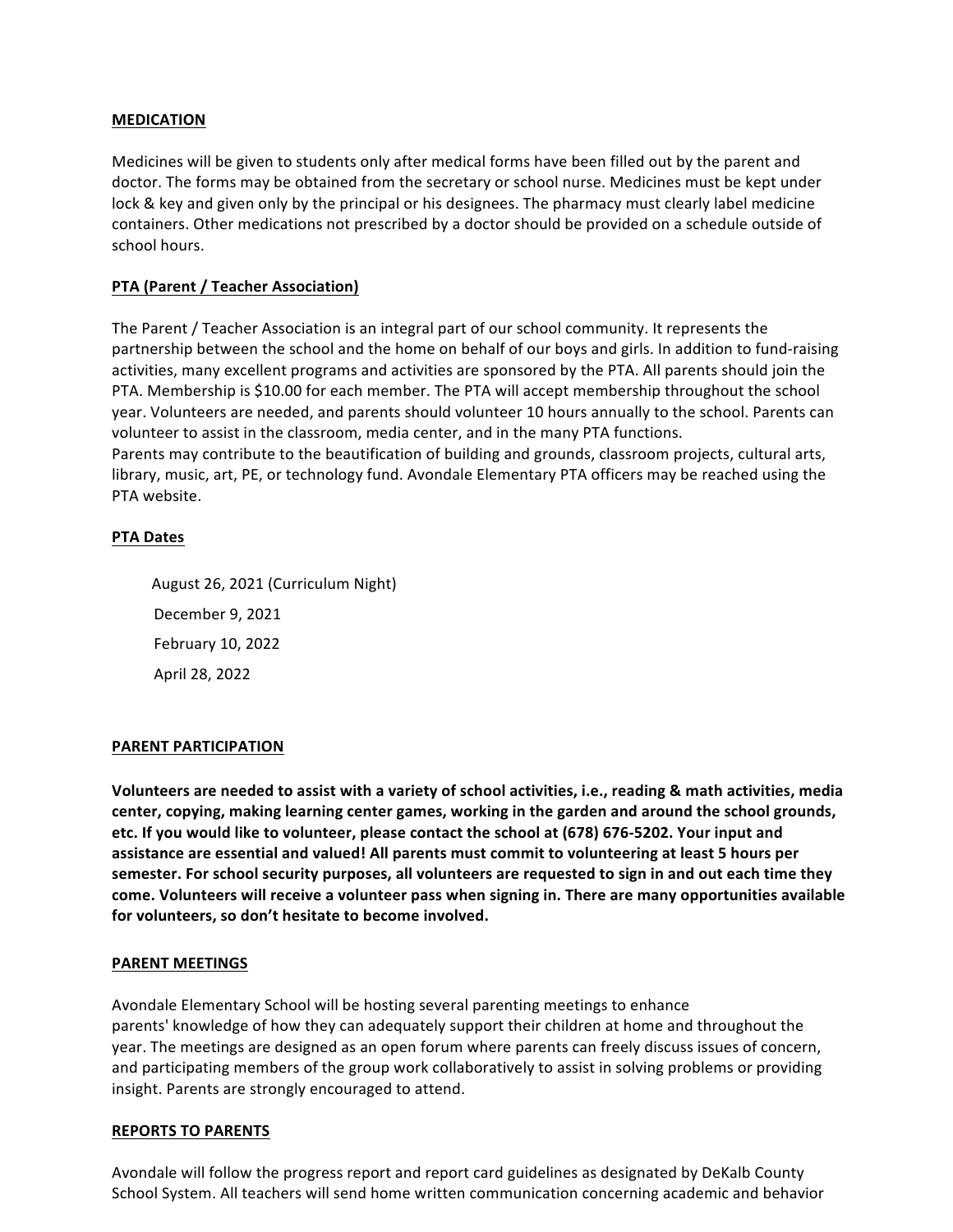issues. Deficiency reports may be sent home at any time to inform parents of academic, attendance, or conduct concerns.

#### **PROGRESS REPORT DATES**

September 13, 2021 October 15, 2021 November 19, 2021 January 14, 2022 - REPORT CARDS February 15, 2022 March 21 2022 April 29, 2022 May 20, 2022- REPORT CARDS

A report card shall be prepared for each student each semester of the school year with progress in each course designated. Students in grades 1-5 will have grades displayed by letter. The grading scale for the DeKalb School System will be as follows:

| $A - 90 - 100$ | C 71-79 Average     | F-below; failing |                  |                 |
|----------------|---------------------|------------------|------------------|-----------------|
| B - 80-89      | D 70 Poor           |                  |                  |                 |
| E =Excellent   | N=Needs Improvement | =Incomplete      | U=Unsatisfactory | X=No Evaluation |

All reports should be signed and promptly returned to the homeroom teacher. In particular instances, students may receive weekly, or daily progress reports in the area of an academic or discipline need.

## **SCHOOL CLINIC**

The school clinic is only for minor injuries that can be addressed by the school nurse or principal's designee. Following treatment, the student is returned to class. All concerns beyond minor injuries will be referred to parents or the DeKalb Emergency Medics.

## **SCHOOL PARTIES**

School parties may only be held for Winter Holidays, Valentine's Day, and the end of the year. These parties must be well organized and therefore have the approval of the principal. Although birthday parties are not allowed at school, parents may send store-bought treats for every member of the child's class. The parents can only distribute treats to every student during lunch. **Students are not allowed to distribute treats in absence of their parent.** Furthermore, teachers or staff members are not allowed to distribute treats to students during lunch because of the duty-free lunch policy.

## **STUDENT SUPPLIES**

Individual student supply lists may be obtained from your child's teacher. Please secure a list from your child's teacher before purchasing supplies. It is a good idea to label all supplies.

## **TELEPHONE USE**

The school phone number is (678) 676-5202. Delivering messages to children consumes valuable time. The following suggestions are made:

- 1. Please call the school to give messages to your child IN CASE OF EMERGENCY ONLY.
- 2. Have an understanding with your child in the morning as to what he/she is to do in the afternoon for transportation. If there is a change in transportation, the parents must send a letter to the teachers. Otherwise, teachers will send students home according to the original arrangements made at the beginning of the year. This is very important!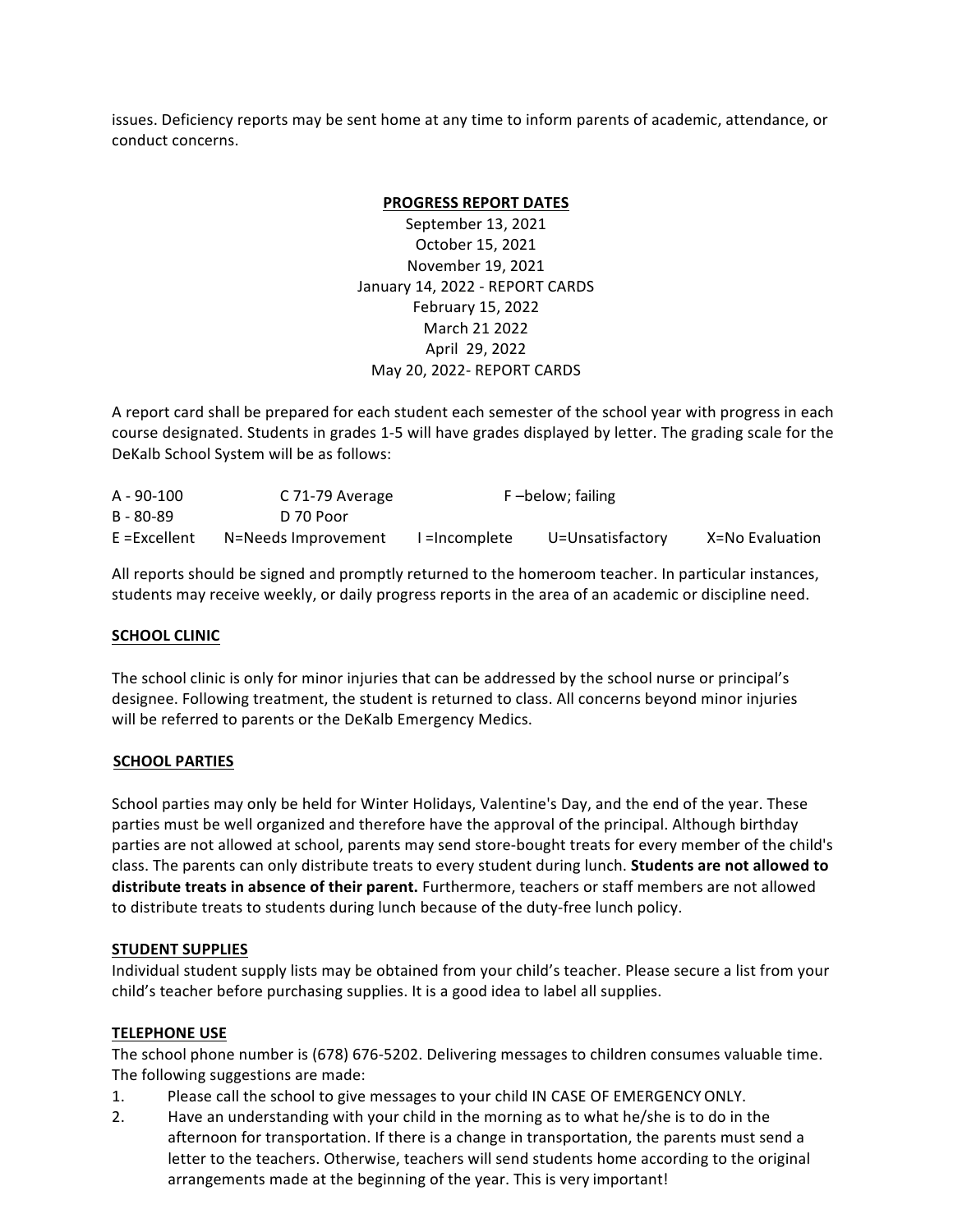3. Do not ask that the teacher be called to the telephone. Leave a voice message for the teacher to return your call within 24 hours or first available opportunity.

# **TEXTBOOKS / LIBRARY BOOKS**

Students are not required to buy textbooks as the State of Georgia provides these for children attending public schools. All textbooks are inspected at the time they are issued to students and when the books are returned. It is to be understood that the student, parent, or guardian must pay for the loss, defacing and/or mutilation of books. This also applies to library books.

Please make sure that all library books and textbooks are returned to the school before moving. Before we can give you a withdrawal form and send records to the new school, the following must be accomplished:

- 1. All textbooks returned or paid for if lost.
- 2. All library books returned or paid for if lost.
- 3. All lunchroom charges cleared.

## **TRANSPORTATION: BUS RULES AND INFORMATION**

Bus transportation is considered a privilege and is authorized according to school policy and regulations. The same general rules that apply to students while at school also apply to students while riding the bus. The bus is an extension of the classroom. The bus driver has complete authority over the students on the bus. Any misbehavior which distracts the driver is a very serious violation and jeopardizes the safety of everyone. Transportation's mission statement speaks to "Working Together" to accomplish its task. Student behavior, while on the bus, requires students, parents, bus drivers, and school administrators to work together. Students who arrive at school calm and on time will be more productive. All rules must be followed.

A seven-step process will be implemented by the driver, which will include, but not limited to, seat assignments, parent contacts, student conferences, bus referral, and suspensions.

- Students are expected to be at their bus stop 5 minutes before their assigned time. Safety factors prohibit drivers from making unscheduled stops for latecomers.
- Students are not allowed to eat or drink while riding on a bus.
- Students are to remain seated at all times and must keep noise to a minimum.
- Parents are not allowed to board the bus.
- Students need to get on and off the bus at the same stop each day.
- All bus areas, on campus as well as bus stops in the community, fall under school jurisdiction and are subject to school policy and discipline.
- Students are to follow the directions of the bus driver.
- Students must ride only their assigned bus.
- Students must observe all safety rules posted on the bus.
- If there is a problem with bus transportation, please refer to the important numbers sectionof